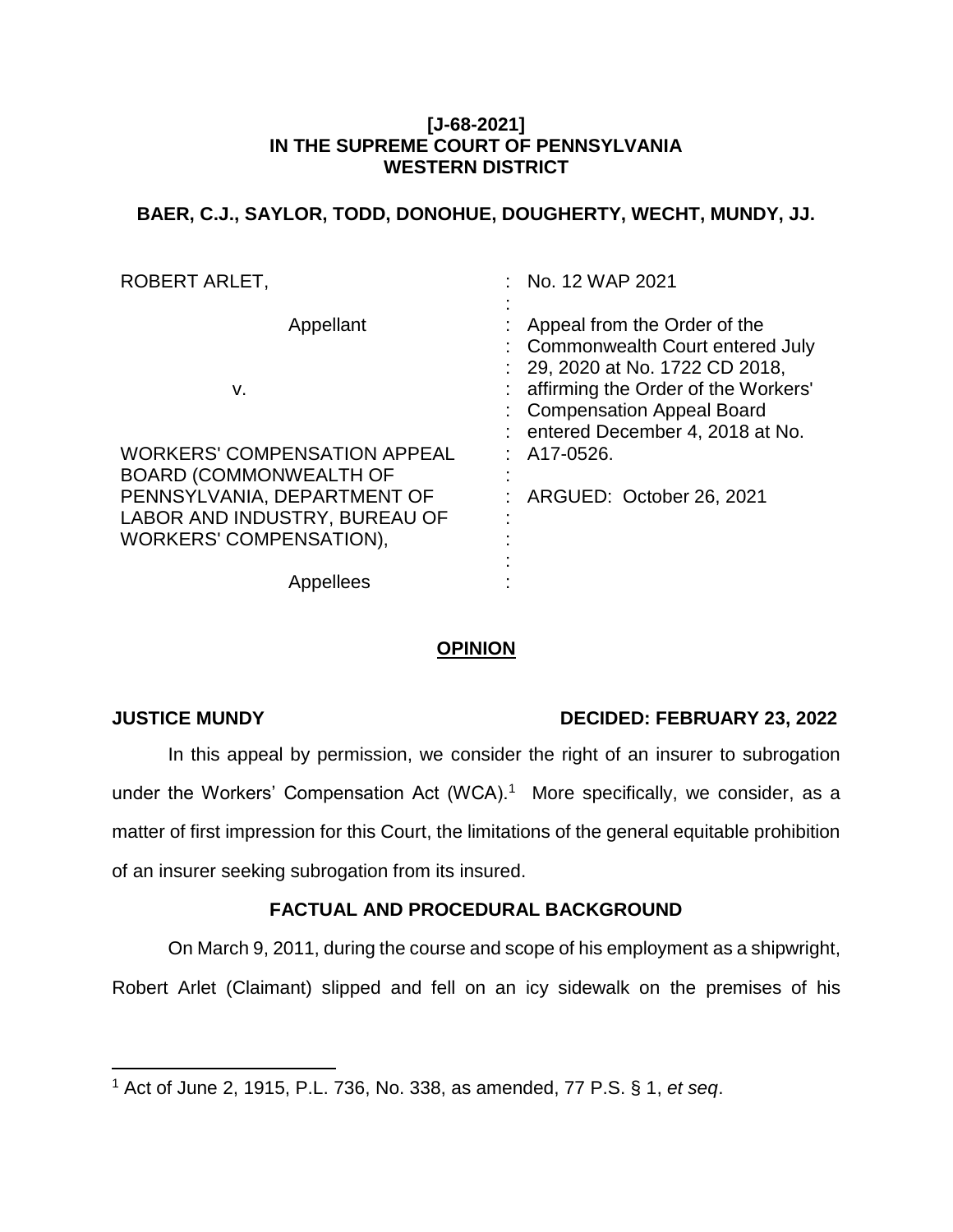employer, Flagship Niagara League (Employer), sustaining injuries. <sup>2</sup> Employer had obtained a Commercial Hull Policy from Acadia Insurance Company (Insurer).<sup>3</sup> Through the policy, Insurer provided coverage for damages caused by the Brig Niagara and for Jones Act<sup>4</sup> protection and indemnity coverage for the "seventeen (17) crewmembers" of the Brig Niagara. Cover Letter for Commercial Hull Policy: CHA028883411; Reproduced Record at 45a.<sup>5</sup> Employer had also at some point obtained workers' compensation insurance from the State Workers' Insurance Fund (SWIF).<sup>6</sup>

<sup>&</sup>lt;sup>2</sup> Employer is a non-profit associate organization of the Pennsylvania Historical and Museum Corporation. It is responsible for maintaining and operating the U.S. Brig Niagara and its homeport, the Erie Maritime Museum.

<sup>&</sup>lt;sup>3</sup> Claimant, as Appellant, acts on behalf of Insurer pursuant to a power of attorney and fee agreement of record, which granted "unto my said attorneys complete power and authority" over the conduct of his case. Notes of Testimony, 11-16-2016, Claimant Exhibit C-03; *see Arlet v. Workers' Compensation Appeal Board*, 237 A.3d 615, 617 n.1 (Pa. Cmwlth. 2020). Herein, we refer to Appellant's arguments as Insurer's and refer to Mr. Arlet as Claimant.

<sup>4</sup> The Jones Act refers to Section 33 of the Merchant Marine Act of 1920, 46 U.S.C.A. § 30104 (formerly cited as App. U.S.C.A. § 688), which provides enhanced protection to workers exposed to the perils of the sea. *Chandris, Inc. v. Latsis*, 515 U.S. 347, 354 (1995). It provides a "seaman" the ability to sue his employer for negligence and to recover for injuries sustained in the course of his employment. *Id.* at 355-56. Once an individual is found to be covered by federal maritime law, the state workers' compensation law is preempted. *Hill v. Workmen's Comp. Appeal Bd. (Spirit of Phila.)*, 703 A.2d 74, 78- 80 (Pa. Cmwlth. 1997).

<sup>&</sup>lt;sup>5</sup> The policy language refers to "members of the crew" and the parties use the terms "crewmember" and "members of the crew" synonymously.

<sup>&</sup>lt;sup>6</sup> Certain funds paid by employers pursuant to the WCA, are directed to SWIF, which "provide[s] insurance coverage to subscribing employers as an alternative to contracts of insurance with private commercial carriers." *Key Handling Sys., Inc. v. Workers' Comp. Appeal Bd. (Jenkins)*, 729 A.2d 109, 112-13 (Pa. Cmwlth. 1999); *see also* Section 1504 of the WCA, 77 P.S. § 2604.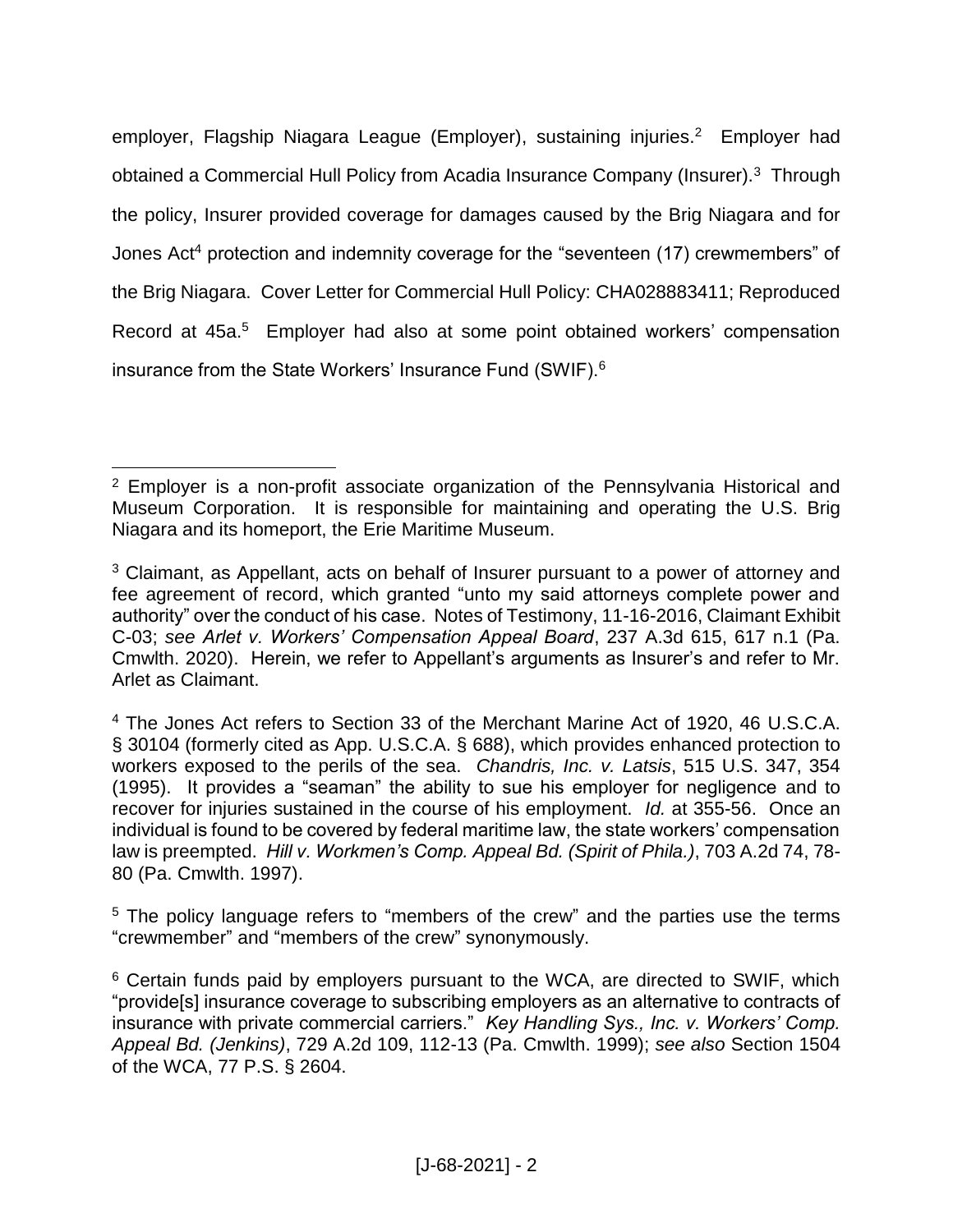Insurer paid benefits to Claimant under its Commercial Hull Policy's "maintenance and cure" provision, which "concerns the vessel owner's obligation to provide food, lodging, and medical services to a seaman injured while serving the ship." *Lewis v. Lewis & Clark Maritime, Inc.*, 531 U.S. 438, 441 (2001). Specifically, Insurer paid Claimant maintenance of \$50.00 per day for 92 days plus \$42,133.36 in medical expenses. On February 8, 2013, Claimant filed a claim for workers' compensation benefits effective March 9, 2011. Employer filed an answer asserting Claimant's remedy was exclusively governed by the Jones Act, and furthermore that Claimant had fully recovered from his injury by May 12, 2011. Employer also filed to join SWIF as an additional insurer in the event the WCA was deemed to supply the applicable exclusive remedy, and Employer was found to be liable thereunder. SWIF filed an answer denying coverage, alleging Employer's policy was lapsed at the time of Claimant's injury. Thereafter, Claimant filed an Uninsured Employers Guaranty Fund (UEGF) claim petition, asserting the fund's liability in the event he prevailed, and Employer was deemed uncovered by SWIF and failed to pay.<sup>7</sup> UEGF filed an answer, denying the principal allegations in the petition.

The Workers' Compensation Judge (WCJ) bifurcated the proceedings to first address whether Claimant was a "seaman" for the purposes of the Jones Act. If so, recovery through the WCA would be pre-empted, but Claimant could, pursuant to the Jones Act, sue Employer for negligence, which recovery had already been effected

 $7$  The Legislature created the UEGF, via legislation amending the WCA, "for the exclusive purpose of paying to any claimant or his dependents workers' compensation benefits due and payable ... and any costs specifically associated therewith where the employer liable for the payments failed to insure or self-insure its workers' compensation liability ... at the time the injuries took place." 77 P.S. § 2702(c). The enactment, which created the fund, also provides that if an injured worker's claim "is not voluntarily accepted as compensable, the employee may file a claim petition naming both the employer and the fund as defendants." 77 P.S. § 2704.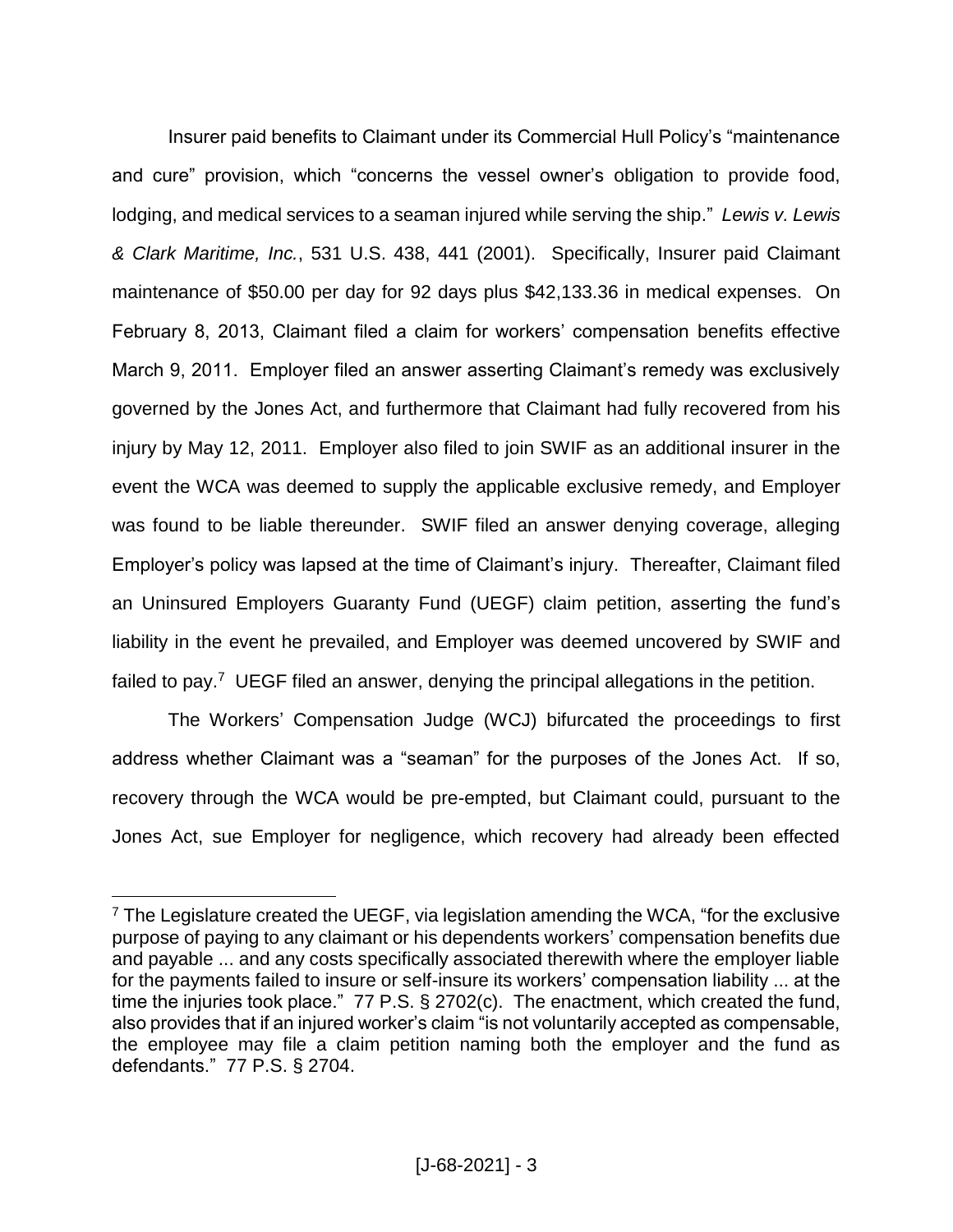through the above noted payments by insurer. Following testimony and argument, the WCJ ruled that Claimant was a "seaman" covered exclusively under the Jones Act and therefore ineligible for workers' compensation benefits. The WCJ reasoned that the term "member of the crew" as used in the Commercial Hull Policy, and the term "seaman" as used in the Jones Act, were synonymous. Claimant appealed, and the Workers' Compensation Appeals Board (WCAB) reversed that determination. It reasoned that, as a land-based employee, Claimant did not meet the definition of seaman under the Jones Act and was, therefore, entitled to pursue his workers' compensation claim.<sup>8</sup>

On remand, the WCJ awarded Claimant total disability benefits at a weekly rate of \$411.75 from March 8, 2011 to August 19, 2011. The WCJ determined that, because Employer had not maintained a state workers' compensation insurance policy at the time of Claimant's injury, it would be responsible for payment of the amount of the award that exceeded the benefits paid under the Commercial Hull Policy, being net uncompensated wage loss of \$5,046.71. Additionally, the WCJ held that Insurer was not entitled to subrogation because it had correctly paid Claimant under its Commercial Hull Policy, and that, if Employer failed to pay, UEGF must pay the benefits, with leave to pursue

<sup>&</sup>lt;sup>8</sup> Somewhat prescient of the instant issue the WCAB noted the following respecting Insurer's payments under the Commercial Hull Policy:

Rather, it is our understanding that when a party's entitlement to certain benefits is ultimately established by litigation, any benefits which were previously received by the party absent any litigation, the receipt of which is legally inconsistent with the ultimate award of benefits, are subject to being reimbursed to the original payor. *See*, *e.g, Lucev v. WCAB (VY-CAL Plastics)*, 732 A.2d 1201 (Pa. 1999) (holding that a person who has paid another an excessive amount of money because of an erroneous belief induced by a mistake of fact that the sum paid was necessary for the discharge of a duty is entitled to restitution of the excess).

Decision of the Workers' Compensation Appeal Board, 2/23/16, at 11.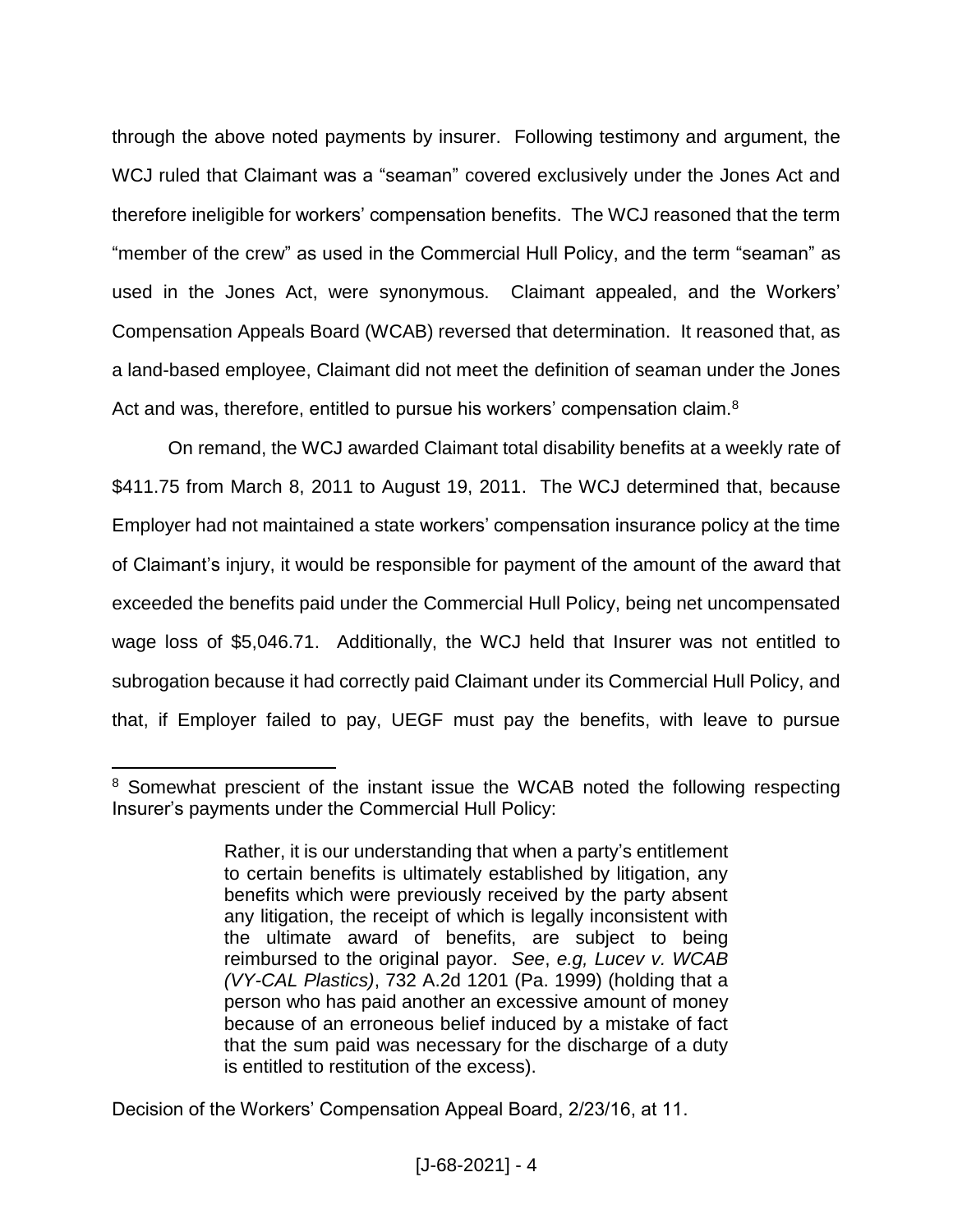reimbursement from Employer. *See Olin Corp. (Plastics Div.) v. WCAB*, 324 A.2d 813 (Pa. Cmwlth. 1974) (recognizing subrogation is the right of a party who has made payment toward an obligation, which should have been paid by another, to be indemnified by the other.) Claimant and UEGF each appealed to the WCAB.

UEGF argued that Claimant was a "seaman" with his sole remedy available under the Jones Act. Having previously ruled on the question, the WCAB declined to revisit the issue. For his part, Claimant argued that the WCJ erred in ruling that Insurer correctly paid benefits under the Commercial Hull Policy and was ineligible for subrogation. The WCAB disagreed. It reviewed the terms of the Commercial Hull Policy and noted that the policy did not employ the same terminology present in the Jones Act. Specifically, by using the term "member of the crew" rather than "seaman" the policy at best created an ambiguity as to whether the terms were synonymous or not, and that any ambiguities must be resolved in favor of the insured. Thus, the WCAB held that, although Claimant was not a "seaman" under the Jones Act, he was a "member of the crew" under the Commercial Hull Policy, meaning that Insurer had correctly paid proceeds to Claimant under the policy. Therefore, the WCAB concluded Section 319 of the WCA, *see infra* note 10, precluded Insurer from seeking subrogation, and it affirmed the WCJ. Claimant sought review in the Commonwealth Court and Employer intervened.

Claimant argued that "the law of the case" doctrine should apply to preclude the WCAB's order from deviating from its previous determination that Claimant was not a "seaman." Because the terms "seaman" and "crewmember" are interchangeable, Claimant contended, the WCAB's decision is at odds with its earlier ruling. Employer responded that the WCAB did not reverse its earlier ruling, which had not specifically construed the "member of the crew" language of the Commercial Hull Policy. Accordingly, "the law of the case" doctrine would not apply. The court declined to invoke the law of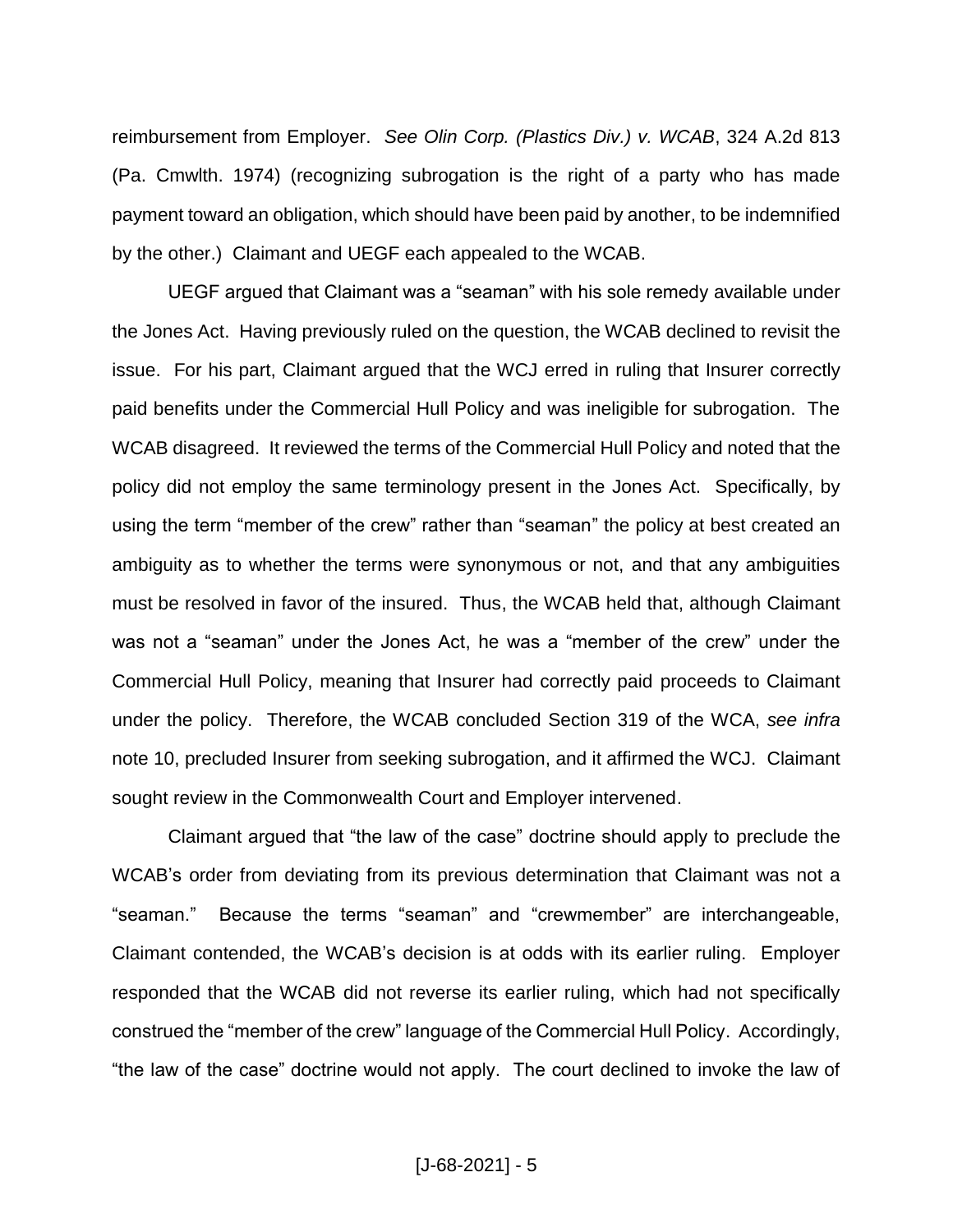the case doctrine absent any authority indicating the doctrine is applicable to proceedings completely within the workers' compensation system.

Claimant next argued the WCAB's decision was not supported by substantial evidence because, inasmuch as his employment duties did not qualify him as a "seaman" under the Jones Act, he could not then be deemed a "crewmember." Employer countered that the terms are not the same, and the use of the term "crewmember" in the Commercial Hull Policy and not "seaman" must be deemed purposeful.

The Commonwealth Court reviewed pertinent case law construing the term "seaman" in the Jones Act as a mixed question of law and fact and concluded the terms "seaman" and "crewmember"- or "member of the crew" - are interchangeable. *Arlet v. Workers' Compensation Appeal Board*, 237 A.3d 615, 622-623 (Pa. Cmwlth. 2020) (citing *Chandris, Inc. v. Latsis*, 515 U.S. 347 (1995); *Foulk v. Donjon Marine Co., Inc.*, 144 F.3d 252 (3rd Cir. 1998); and *Hill v. Workmen's Compensation Appeal Bd. (Spirit of Phila.)*, 703 A.2d 74 (Pa. Cmwlth. 1997). Thus, the court held that because "the remedies under [the WCA and the Jones Act] are exclusive, the WCAB erred in concluding that Claimant was entitled to Jones Act maintenance and cure benefits and workers' compensation benefits for the same injury." *Id.* at 623. The court did not disturb the WCAB's underlying determination that Claimant was not a seaman for the purposes of the Jones Act. Notwithstanding its determination that Claimant's exclusive remedy lay with the WCA, the court affirmed the WCAB on the alternative grounds that "it is well settled that an insurer cannot subrogate against its own insured." *Id.* (citing *Keystone Paper Converters, Inc. v. Neemar, Inc.*, 562 F. Supp. 1046, 1048 (E.D. Pa. 1983); *Employers of Wausau v. Purex Corp.*, 476 F. Supp. 140, 142 (E.D. Pa. 1979); and *Remy v. Michael D's Carpet Outlets*, 571 A.2d 446, 447 (Pa. Super. 1990)).

#### **ISSUE ON APPEAL**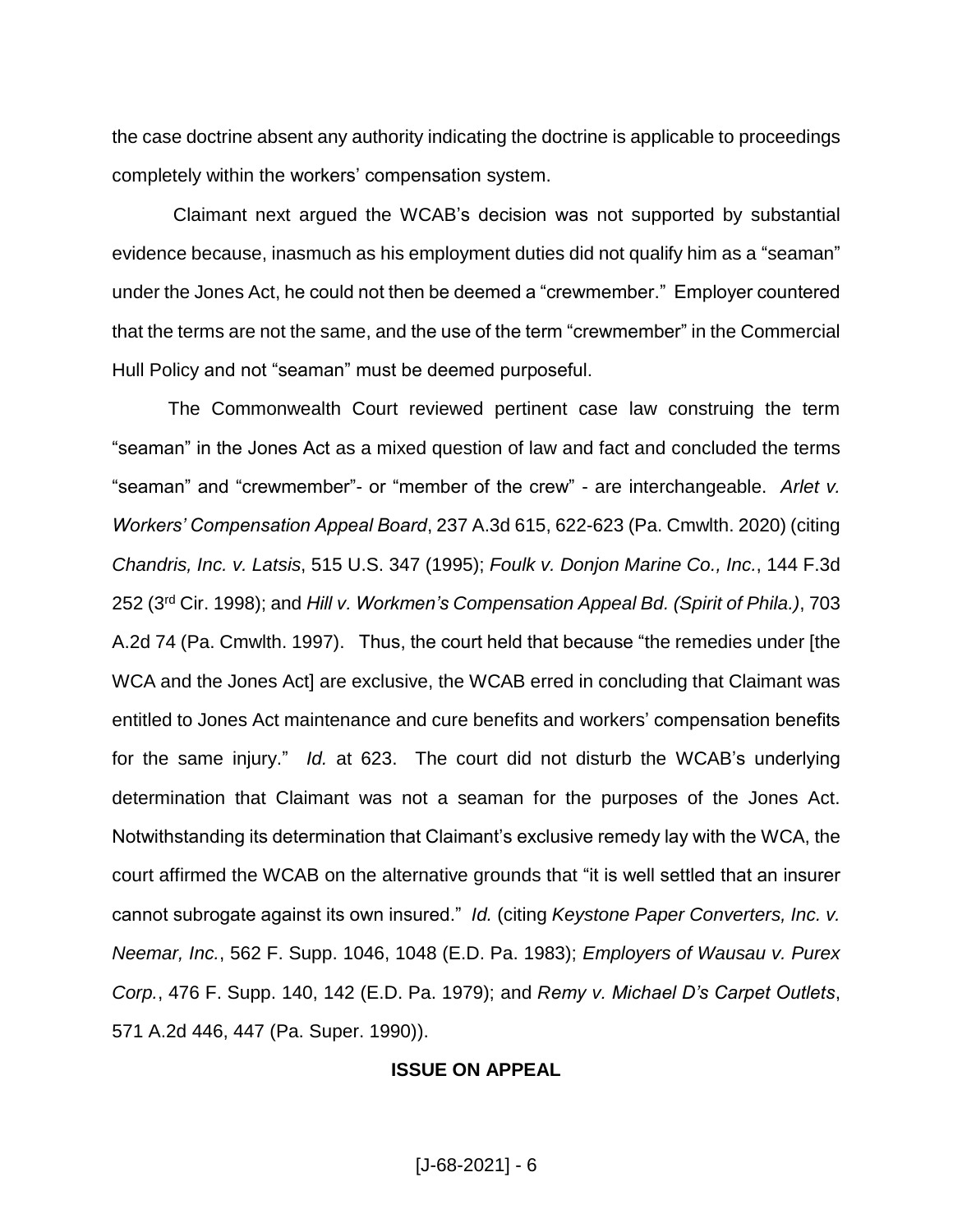Claimant sought allowance of appeal, and we granted allocator to consider the following question.

> Did the Commonwealth Court of Pennsylvania err as a matter of law in its July 29, 2020 Opinion and Order when it affirmed the Workers' Compensation Appeal Board's finding that Acadia [Insurance Company] did not have a right to subrogation for benefits paid to [Claimant] under a Jones Act policy of insurance, despite the Commonwealth Court's initial holding in this case that [Claimant] was not a seaman and/or crewmember entitled to the benefits which [Insurer] should not have paid him?

*Arlet v. Workers' Compensation Appeal Board*, 255 A.3d 190, (Table) (Pa. 2021) (order granting allowance of appeal).

It is as well to note at the outset those issues that are not encompassed within the question accepted for review. As related in the factual and procedural history of this case, several determinations were made by the lower tribunals regarding whether Claimant's employment qualified him as a seaman under the Jones Act, and whether the Commercial Hull Policy was exclusively a Jones Act policy or provided additional coverage. Portions of the parties' briefs are devoted to defending or disputing the correctness of those holdings, but we note procedurally those issues are not before us and merely establish the law of the case, culminating in the critical determinations that a crewmember and seaman are synonymous for the purpose of the Jones Act and that both the Jones Act and workers' compensation law provide exclusive remedies. For our review of the narrower issue of the right of Insurer to seek subrogation against Employer, we accept that state of the case without revisiting the merits of those foundational determinations.<sup>9</sup>

<sup>&</sup>lt;sup>9</sup> For example, in Section III-A of its brief, Flagship Niagara League argues the ambiguity of the policy language and questions the interchangeability of the terms "seaman" and "crewmember" to urge the position that the Commercial Hull Policy was not exclusively a Jones Act Policy. Additionally, in section C of its brief, the Bureau of Workers' Compensation argues Insurer is estopped from seeking subrogation based on its voluntary payment under the policy. These issues are not presently before us.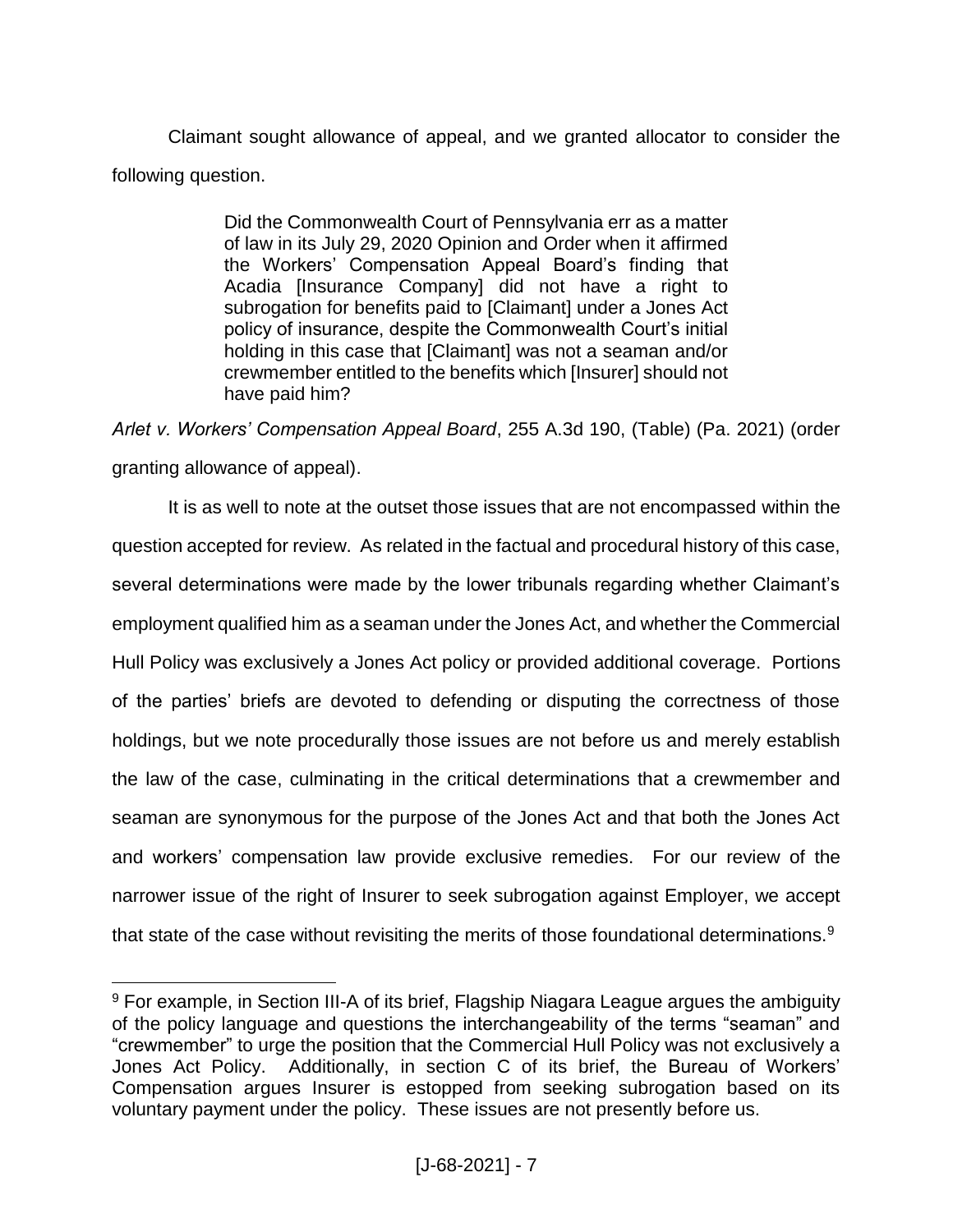#### **PARTIES' ARGUMENTS**

Insurer submits that the authority relied upon by the Commonwealth Court in applying the general equitable prohibition against an insurer seeking subrogation against its insured involves factual circumstances that are materially distinct from the instant case, namely that the subrogation sought in this case is for payments made on a risk against which Insurer did not insure. The Commonwealth Court cited two United States District Court cases and a Pennsylvania Superior Court Case to support its general proposition that an insurer cannot subrogate against its insured, to wit, *Keystone Paper Converters, Inc., supra*; *Employers of Wausau, supra*; and *Remy v. Michael D's Carpet Outlets*, *supra*. However, Insurer points out the insurers in those cases sought subrogation for sums paid on risks for which they provided coverage. In *Keystone*, the insurer sought recovery from its own insured for payment it made on a covered risk. The *Keystone* court specifically held; "To permit the insurer to sue its own insured for liability covered by the insurance policy would violate ... sound public policy. Such action, if permitted would (1) allow the insurer to expend premiums collected from its insured to secure a judgment against the same insured **on a risk insured against**." *Keystone*, 562 F. Supp at 1050-1051 (internal citations omitted) (emphasis supplied). Similarly, in *Employers of Wausau*, the insurer sought subrogation from its insured for payment it made on a covered risk in an automobile policy.

> Purex is the named insured in the policy; Purex paid the premiums for the coverage; and Purex had contracted with American Stevedoring to carry such insurance in connection with the operation of the vehicles. If Employers recovered in this subrogation action against Purex, **it would be reimbursed for the loss which Purex paid it premiums to cover**. To permit subrogation in this case would be a direct violation of the well-recognized rule of law that, in the absence of a clear and unequivocal understanding to the contrary, an insurer is not entitled to subrogation from its named insured.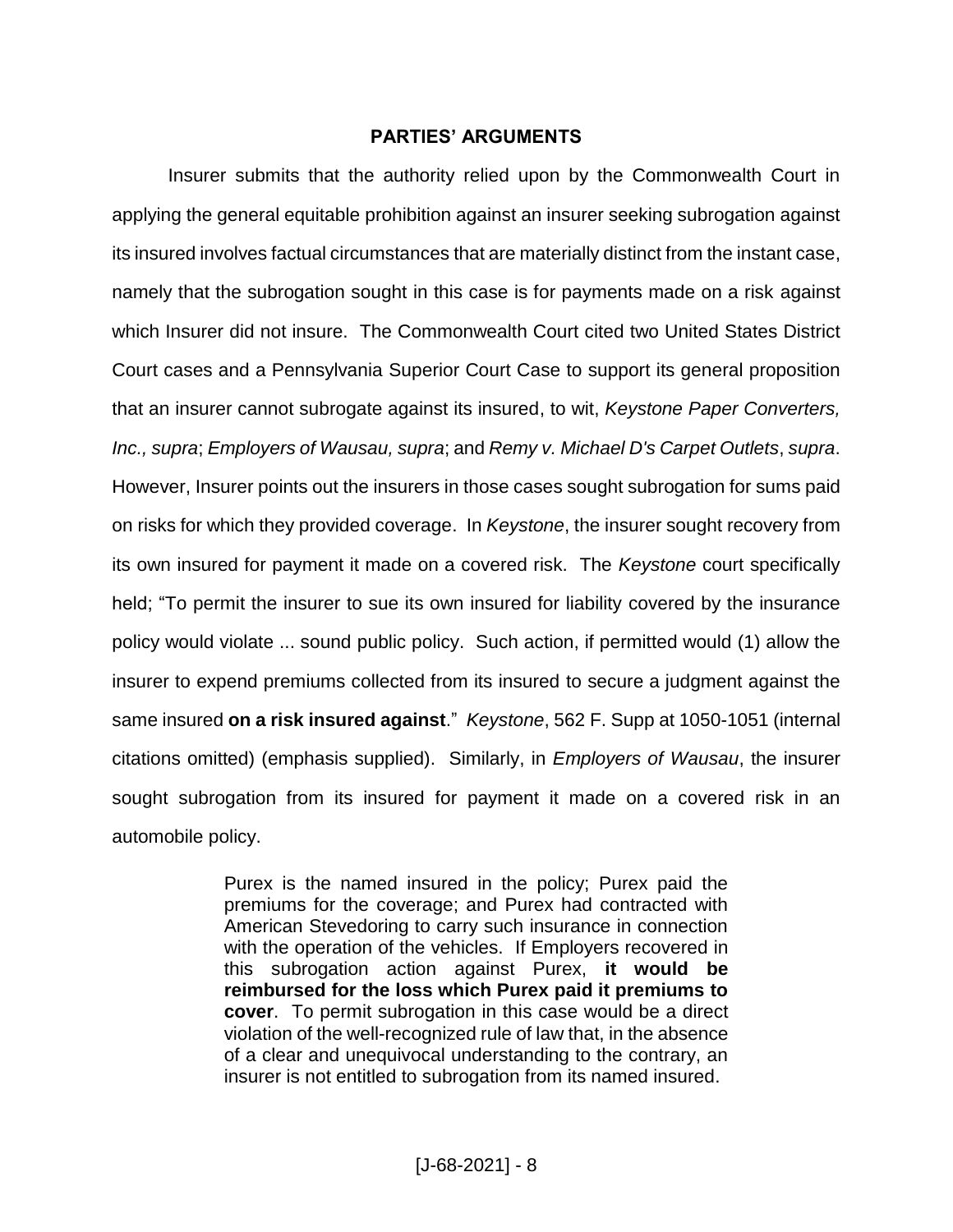*Employers of Wausau*, 476 F.Supp. at 143 (emphasis supplied). The court in *Remy* recited *Keystone* and *Wausau*'s general principle that an insurer cannot recover through subrogation against its own insured in a case where it had been raised as a defense, but the court determined the party to whom the insurer made payment and from whom it sought subrogation was not, as had been alleged, an implied co-insured. Accordingly, the court held the bar against subrogation from an insured for a covered risk did not apply.

By contrast, what this case presents is Insurer seeking subrogation for payment on a risk it did not insure against. The lower tribunals' determinations established that Claimant was not a member of the crew, that the term "crewmember" is interchangeable with the term "seaman" for Jones Act interpretation and application, and the Jones Act and WCA remedies are mutually exclusive. Therefore, Claimant is entitled to benefits under the WCA but not under the Jones Act. Insurer notes that the Commonwealth Court has recognized a statutory right of subrogation by non-responsible insurance companies pursuant to Section 319 of the Workers' Compensation Act.<sup>10</sup> *See Olin Corp*, *supra*.

<sup>&</sup>lt;sup>10</sup> The Act provides as follows.

Where the compensable injury is caused in whole or in part by the act or omission of a third party, the employer shall be subrogated to the right of the employe, his personal representative, his estate or his dependents, against such third party to the extent of the compensation payable under this article by the employer; reasonable attorney's fees and other proper disbursements incurred in obtaining a recovery or in effecting a compromise settlement shall be prorated between the employer and employe, his personal representative, his estate or his dependents. The employer shall pay that proportion of the attorney's fees and other proper disbursements that the amount of compensation paid or payable at the time of recovery or settlement bears to the total recovery or settlement. Any recovery against such third person in excess of the compensation theretofore paid by the employer shall be paid forthwith to the employe, his personal representative, his estate or his dependents, and shall be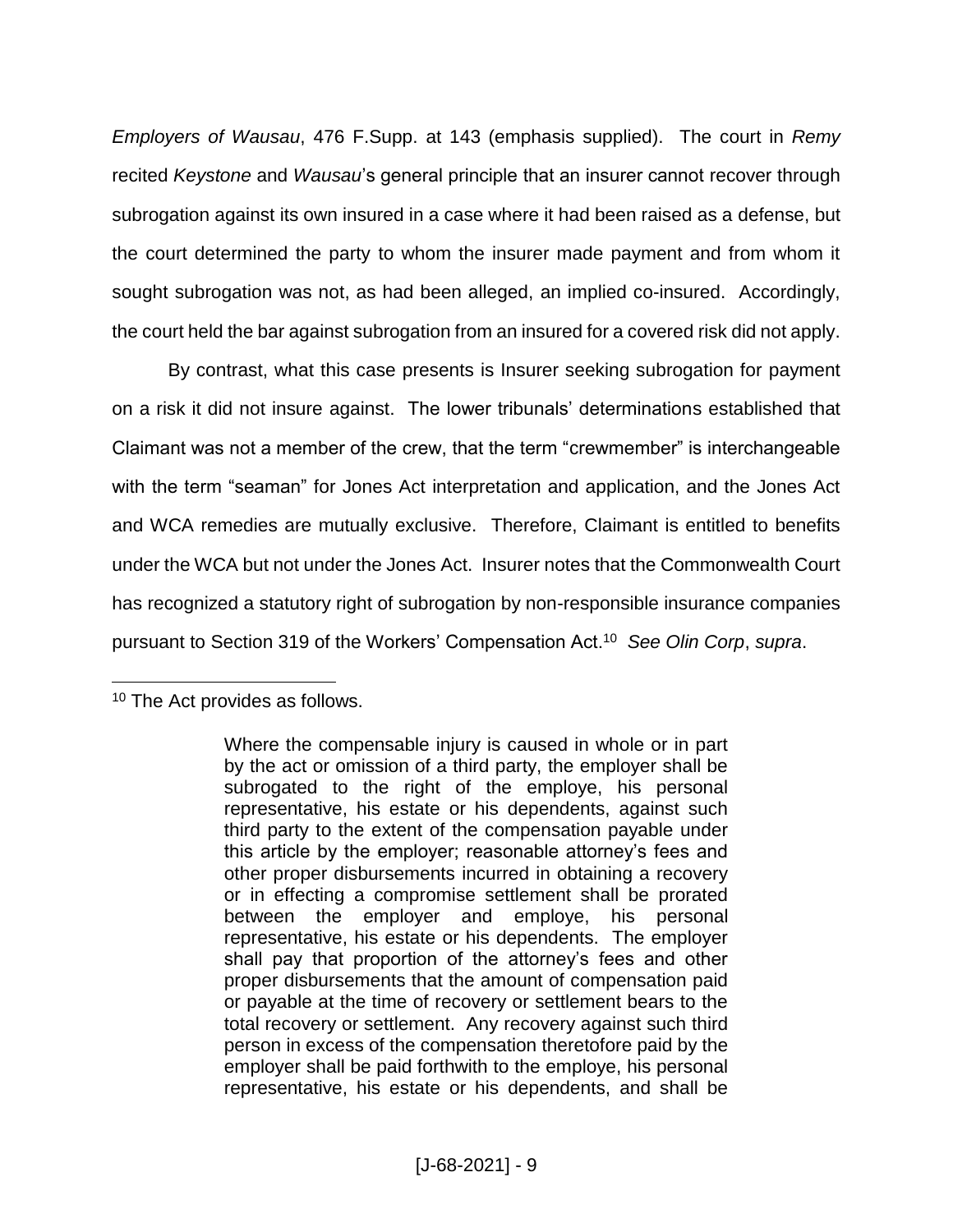Employer argues that the Commonwealth Court did not determine that Insurer should not have paid Claimant and that Insurer is seeking subrogation for payment made on a risk it covered. However, Employer supports its position by revisiting the use of the terms "member of the Crew" and "seaman" in the policy and Jones Act. Employer reasserts the holding of the WCAB, which the Commonwealth Court reversed, that the Commercial Hull Policy was more than a Jones Act policy based upon its use of the term "members of the crew." As noted above, this issue was settled to the contrary and is the law of the case for the purpose of this appeal. Employer also argues that the right of subrogation set forth in Section 319 requires reasonable diligence and that Insurer failed to affirmatively act in a reasonable time. Employers Brief at 24 (citing *Independence Blue Cross v. Workers' Comp. Appeal Bd. (Frankford Hosp.)*, 820 A.2d 868 (Pa. Cmwlth. 2003)).<sup>11</sup>

77 P.S. § 671 (emphasis supplied).

treated as an advance payment by the employer on account of any future instalments of compensation.

Where an employe has received payments for the disability or medical expense resulting from an injury in the course of his employment paid by the employer **or an insurance company on the basis that the injury and disability were not compensable under this act in the event of an agreement or award for that injury the employer or insurance company who made the payments shall be subrogated out of the agreement or award to the amount so paid, if the right to subrogation is agreed to by the parties or is established at the time of hearing before the referee or the board.**

<sup>&</sup>lt;sup>11</sup> As noted earlier, the WCAB, argues issues that would come to the fore in the event the Commonwealth Court's decision regarding Insurer's right to seek subrogation is reversed. These include the distinct status of the UEGF vis-à-vis Employer relative to any subrogation claim, the role sovereign immunity may have on such a claim, and whether Insurer's voluntary actions in this matter should result in it being estopped from asserting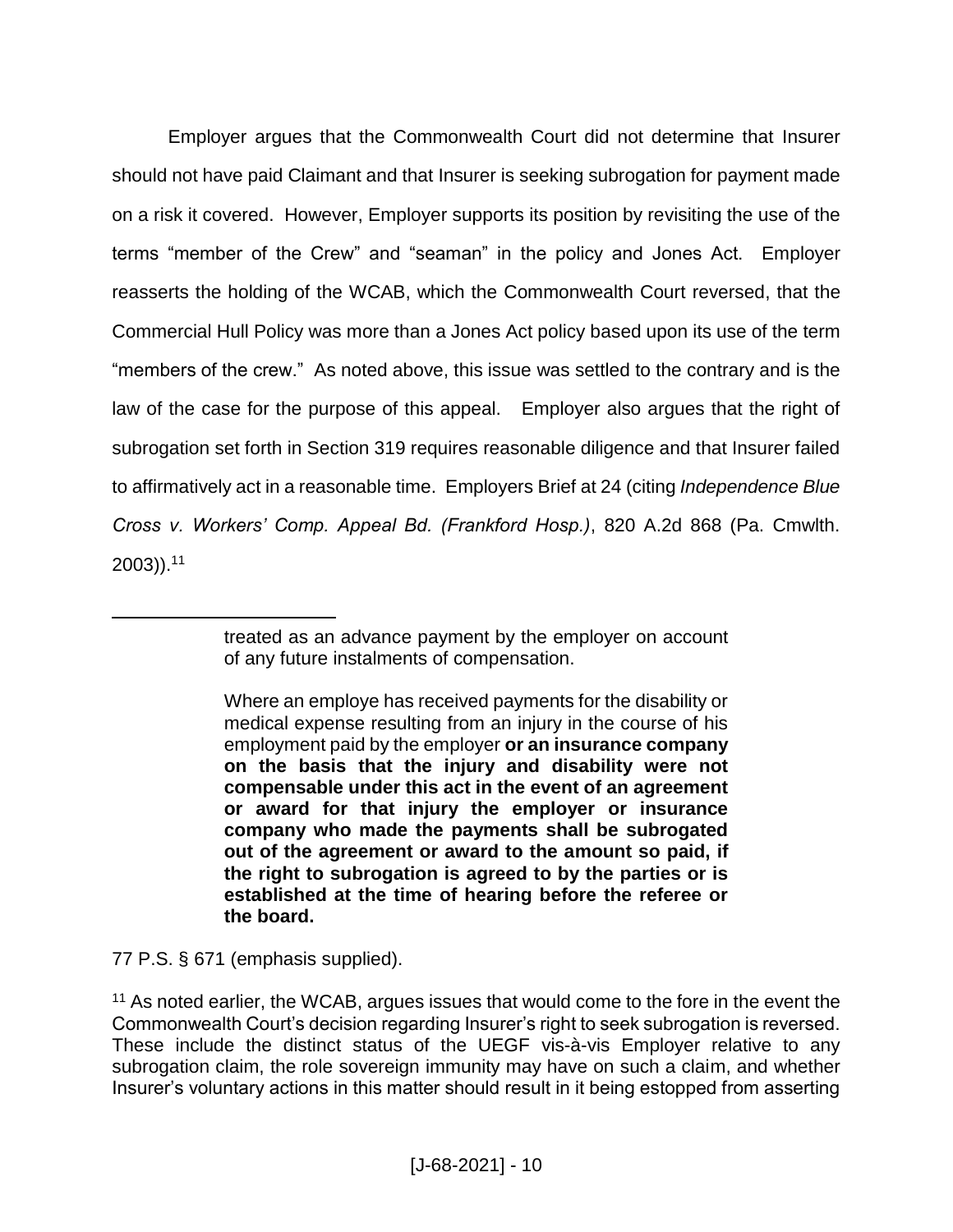# **Analysis**

Subrogation has its roots in equity and was envisioned as a means to place the ultimate burden of a debt on the primarily responsible party. *Prof'l Flooring Co., Inc. v. Buhsar Corp.*, 152 A.3d 292, 301 (Pa. Super. 2016), appeal denied, 170 A.3d 1036 (Pa. 2017). We have described a typical scenario of how subrogation arises in an insurance context as follows.

> Subrogation allows the subrogee [often an insurer] to step into the shoes of the subrogor [often the insured] to recover from the party that is primarily liable [often a third party tortfeasor] any amounts previously paid by the subrogee to the subrogor [instantly the amounts mistakenly paid under the Commercial Hull policy]. *See e.g. Ario v. Reliance Insur. Co.,* 602 Pa. 490, 980 A.2d 588, 594–95 (2009). As well-stated by the Superior Court,

> > [W]hen an individual who has been indemnified for a loss subsequently recovers for the same loss from a third party, equity compels that the indemnifying party be restored that which he paid the injured party; thereby placing the cost of the injury upon the party causing the harm while preventing the injured party from profiting a "double recovery" at the indemnifying party's expense.

*Allstate Ins. Co. v. Clarke,* 364 Pa.Super. 196, 527 A.2d 1021, 1024 (1987).

*Jones v. Nationwide Property and Cas. Ins. Co.*, 32 A.3d 1261, 1270–71 (Pa. 2011). 12

As arising in this case, the subrogee, Insurer (Acadia), steps into the shoes of the

subrogor, Claimant (Arlet), to recover its expenditures mistakenly paid to Arlet under the

Commercial Hull policy issued to Employer (Flagship Niagara). Insurer (Acadia) seeks

it is a non-responsible party. We do not address these arguments, as they exceed the scope of the issue before us.

<sup>&</sup>lt;sup>12</sup> This Court has noted that "[a]lthough originally a common law equitable doctrine, subrogation today may arise by statute or by virtue of an express agreement between parties, as well as through operation of common law equitable principles." *Thompson v. Workers' Compensation Appeal Board (USF&G Co. and Craig Welding & Equipment Rental)*, 781 A.2d 1146, 1151 (Pa. 2001).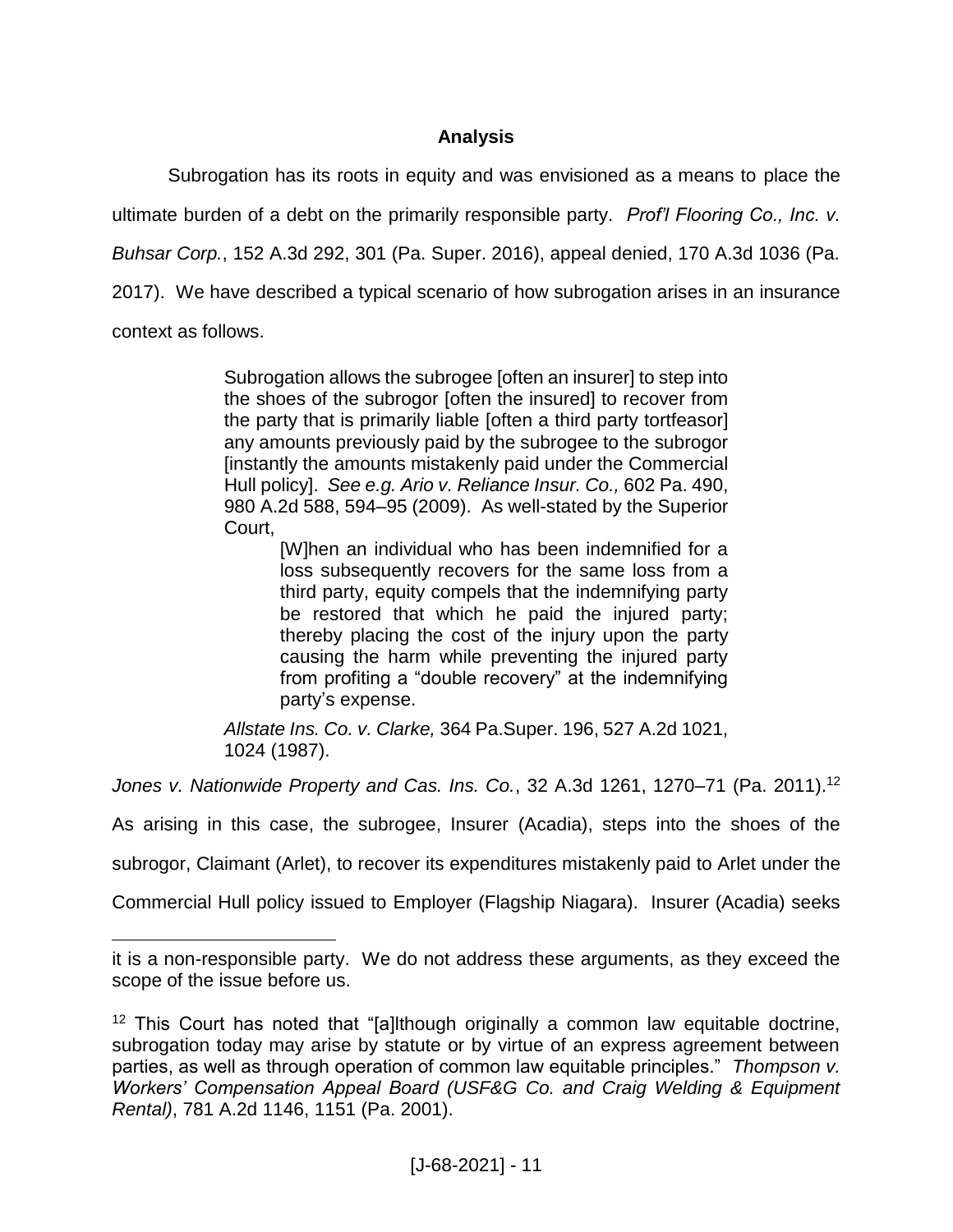through subrogation to receive any payments Employer, as the primarily responsible party, is due to pay Claimant by virtue of Employer's workers compensation obligation. It is this scenario that implicates the general equitable rule recognized by the Commonwealth Court that "[i]t is well settled that an insurer cannot subrogate against its own insured." *Arlet*, 237 A.3d at 623. The public policy supported by the general rule speaks of conflict of interest, and of apportionment of risk among those assuming the burden of such risk.

> The courts give various reasons for this rule. Some courts reason that in subrogation the insurer stands in the shoes of the insured and is not entitled to subrogation where the insured has no cause of action against a third party. *Stafford Metal Works, Inc. v. Cook Paint & Varnish Co.*, 418 F.Supp. 56 (N.D. Tex. 1976); *Midwest Lumber Co. v. Dwight E. Nelson Construction Co.*, 188 Nev. 308, 196 N.W.2d 377 (1972). Other courts have pointed out that the insurer accepts the risks under the policy in exchange for premiums, and it is not equitable that it be compensated by the insured for a loss paid out under the policy. *First National Bank of Columbus v. Hansen*, 84 Wis.2d 422, 267 N.W.2d 367 (1978); *Chenoweth Motor Co., Inc. v. Cotton*, 2 Ohio Misc. 123, 207 N.E.2d 412 (1965). Other courts have reasoned that it would be against public policy for the insurer to prevail in a subrogation action against its named insured. *Stafford Metal Works, Inc. v. Cook Paint & Varnish Co.*, 418 F.Supp. 56 (N.D. Tex. 1976); *Home Insurance Co. v. Pinski*, 160 Mont. 219, 500 P.2d 945 (1972)

*Employers of Wausau*, 476 F.Supp. at 143.

This rule serves two purposes: (1) it prevents the insurer from passing the loss back to its insured, an act that would avoid the coverage that the insured had purchased; and (2) it guards against conflicts of interest that might affect the insurer's incentive to provide a vigorous defense for its insured.

*Continental Divide Ins. Co. v. Western Skies Management, Inc.*, 107 P.3d 1145, 1148

(Colo. App. 2004). Insurer is correct that the instant case has a critical distinguishing fact

from the cases relied on by the Commonwealth Court in applying that general equitable

rule. Unlike the cases cited by the Commonwealth Court, instantly Insurer's policy was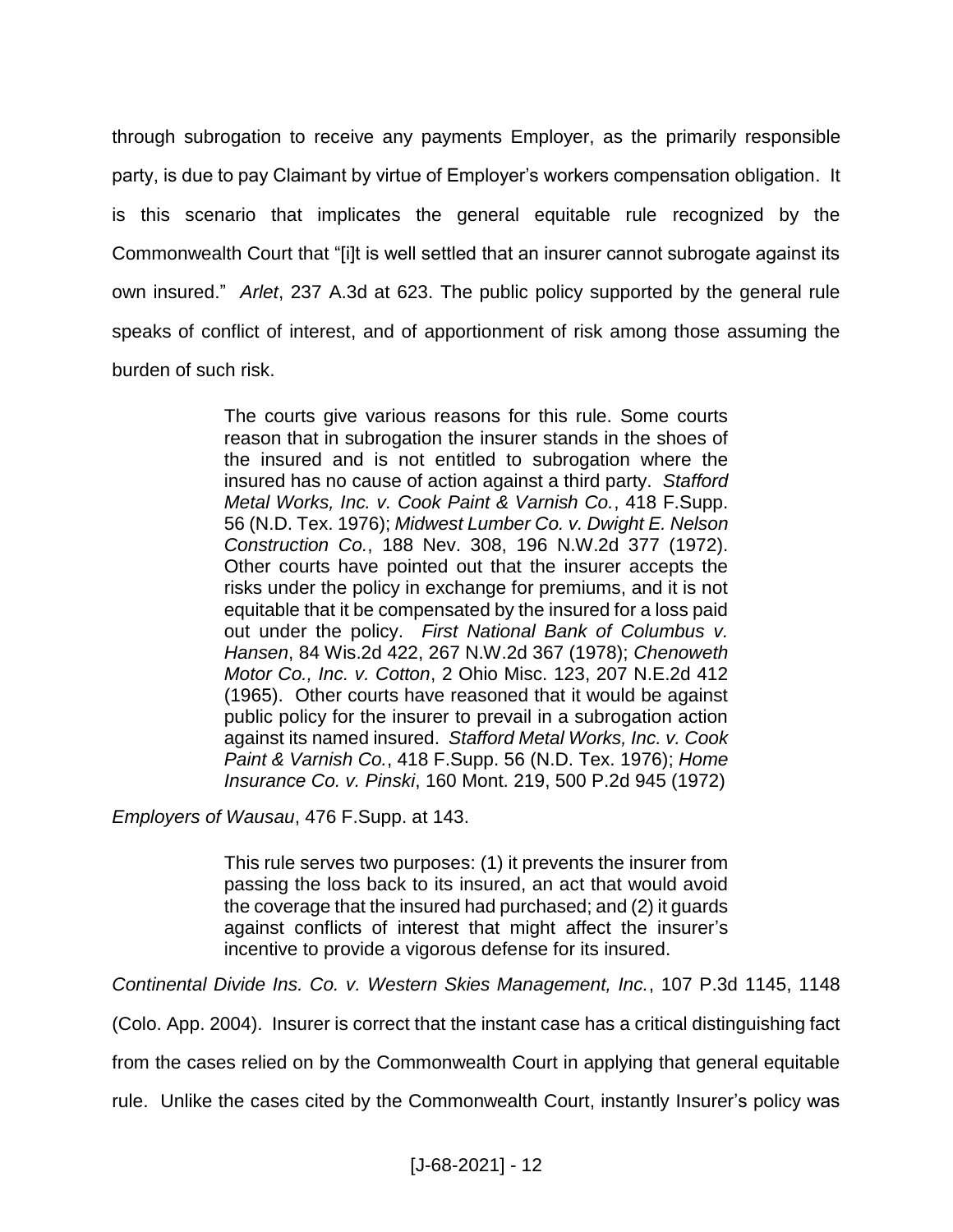found not to cover Claimant's injury. Insurer, therefore had not contracted to assume the risk of Claimant's injury. This factual distinction highlights the limitation of the conflict of interest and apportionment of risk rationale expressed to justify the general rule.

Based on this distinction, other jurisdictions that apply the bar against an insurer seeking subrogation against its insured have recognized what has sometimes been termed a "no-coverage exception" to the rule. In *Continental Divide Ins. Co.*, the Colorado Court of Appeals, set forth several circumstances where an insurer could recover against insured for payments made toward injuries not covered by the policy.

> An insurer may sue to recover payment made for bodily injury where a general liability policy excluded bodily injury to employees.

> An insurer may sue to recover payment made for damage caused by arson where a policy excluded intentional acts.

> An insurer may sue to recover payment made for damage caused by a subcontractor's negligence where a general contractor's policy covered subcontractors for property damage, but not liability.

*Id.* at 1148 (citations omitted)

Similarly, a New York appellate court held "[b]ecause the bodily injury to an employee exclusion in the general liability policy renders that policy inapplicable to the loss, the antisubrogation rule does not apply." *Zahno v. Urquart*, 625 N.Y.S.2d 111, 112– 13 (N.Y. App. Div. 1995). Citing like cases, the California Court of Appeal explained this exception as follows:

> The rule illustrated by these cases prevents an insurer from equitably subrogating against an insured where the policy covers the insured for the particular loss or liability that the insurer seeks to impose on the insured. If the policy does not cover the insured for a particular loss or liability, however, the insurer does not assume responsibility to the insured for the loss or liability, and it would not be inequitable for the insurer to impose the loss or liability on the insured.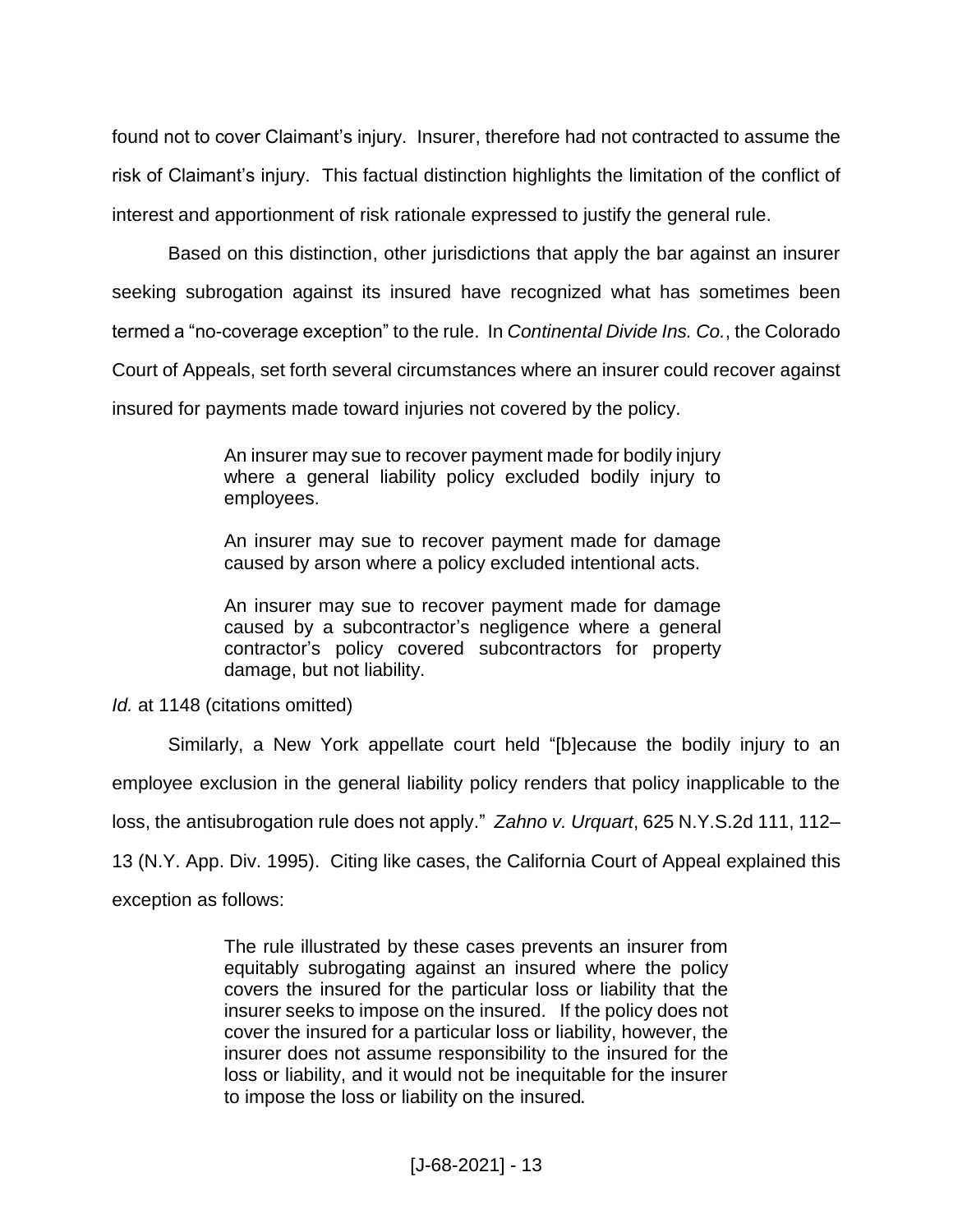*Truck Ins. Exch. v. Cty. of L.A.*, 115 Cal. Rptr. 2d 179, 186–87 (Cal. Ct. App. 2002).

As a matter of first impression for this Court, we conclude that the "no-coverage exception" to the general equitable rule precluding an insurer from pursuing subrogation against its insured comports with the purposes and public policy supporting the rule and hereby adopt it as the law of this Commonwealth. For example, the conflict of interest perceived to be present when an insurer seeks subrogation from an insured for a covered loss is not implicated where the loss is found not to be covered. The concerns expressed, as justification for precluding subrogation by an insurer against its insured, about apportionment of risk among those assuming the burden of such risk is similarly inapt where the insurer had not assumed any burden for the loss at issue.

Applying the exception to the instant case, given the finding below that Insurer's Commercial Hull Policy, a Jones Act policy, does not cover Claimant, because Claimant is not a "seaman" or crew member, and the finding that the WCA's exclusive remedy applies, Insurer is seeking subrogation for payment it made on a loss it did not cover. The fact that Insurer voluntarily made timely payments under its policy pending a determination of whether Claimant was in fact covered under the policy does not alter the rationale of either the general rule or the no-coverage exception. Subrogation claims may well be dependent on particular circumstances in their final analysis, but we conclude any equitable rule precluding an insurer from **seeking** subrogation against its insured is best tempered by the exception adopted herein today. Accordingly, we reverse that portion of the Commonwealth Court's decision affirming the WCAB on its stated alternate grounds, and remand for further proceedings consistent with this decision.<sup>13</sup>

<sup>&</sup>lt;sup>13</sup> As noted earlier, Appellee Commonwealth of Pennsylvania, Department of Labor and Industry, Bureau of Workers' Compensation addressed in its brief more specialized issues pertaining to whether the UEGF may be subject to subrogation, including sovereign immunity. As a consequence of the Commonwealth Court's decision, these issues had not been reached below. Nothing in this decision should be construed as